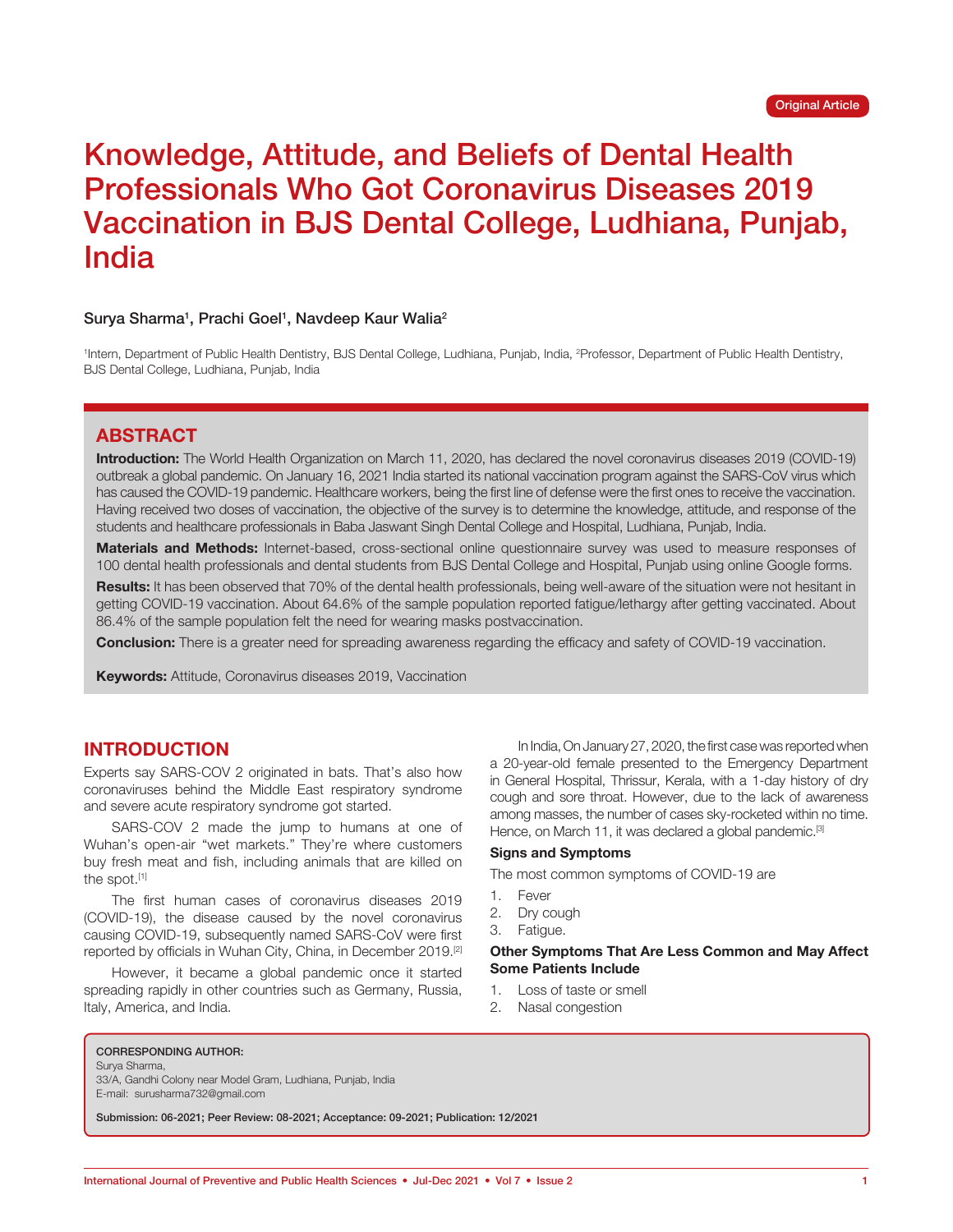- 3. Conjunctivitis (also known as red eyes)
- 4. Sore throat
- 5. Headache
- 6. Muscle or joint pain
- 7. Different types of skin rash
- 8. Nausea or vomiting
- 9. Diarrhea
- 10. Chills or dizziness.

## **Symptoms of Severe COVID‐19 Disease Include**

- Shortness of breath
- Loss of appetite
- Confusion,
- Persistent pain or pressure in the chest
- High temperature (above 38°C).

## **Other Less Common Symptoms Are**

- 1. Irritability
- 2. Confusion
- 3. Reduced consciousness (sometimes associated with seizures)
- 4. Anxiety
- 5. Depression
- 6. Sleep disorders.

More severe and rare neurological complications such as strokes, brain inflammation, delirium, and nerve damage.

People of all ages who experience fever and/or cough associated with difficulty breathing or shortness of breath, chest pain or pressure, or loss of speech or movement should seek medical care immediately.<sup>[4]</sup> Severe respiratory distress in immunocompromised patients has also been observed.

## **Fear among Masses**

It was observed that it is a contagious disease and could spread through air droplets or direct contact. As the number of cases increased, the fear among the people also increased.

On the evening of March 24 2020, the Government of India under Prime Minister Narendra Modi ordered a nationwide lockdown for 21 days, limiting movement of the entire 1.38 billion or 138 crore population of India as a preventive measure against the COVID-19 pandemic in India.<sup>[5]</sup>

Following preventive measures were introduced by the World Health Organization -

- Clean your hands often
- Cough or sneeze in your bent elbow not your hands!
- Avoid touching your eyes, nose, and mouth
- Limit social gatherings and time spent in crowded places
- Avoid close contact with someone who is sick
- Clean and disinfect frequently touched objects and surfaces.<sup>[6]</sup>

After a year of struggle, the vaccination was finally introduced in two forms- Covishield and Covaxin.

Covishield: The OxfordAstazeneca vaccine is being manufactured locally by the Serum Institute of India, the world's largest vaccine manufacturer.<sup>[7]</sup>

COVAXIN®, India's indigenous COVID-19 vaccine by Bharat Biotech is developed in collaboration with the Indian Council of Medical Research - National Institute of Virology.[8]

However, a few signs and symptoms were observed postvaccination which raised fear and suspicion towards the vaccine among the masses.

# **MATERIALS AND METHODS**

This study relies upon an Internet-based, cross-sectional online survey. A total sample size of 100 dental students and professionals responded to the questionnaire which was uploaded on Google forms for circulation to study sample. Link for the questionnaire is: https://forms.gle/ mv1vm2NKnfriwyDn6

Prior to full-scale implementation of this study, pilot study was done on ten dental students. Any problems that arose were addressed and rectified during pilot study and prior to the circulation to actual sample size.

# **RESULTS**

A target population of 196, including dental students and dental professionals were shared the survey link. A total of 100 completed the questionnaire. The total sample of dentists (*n* = 100) with most responders lying in the age of 20–30 years with female predilection [Figures 1 and 2].



**Figure 1:** Age of the respondent



**Figure 2:** Gender of the respondent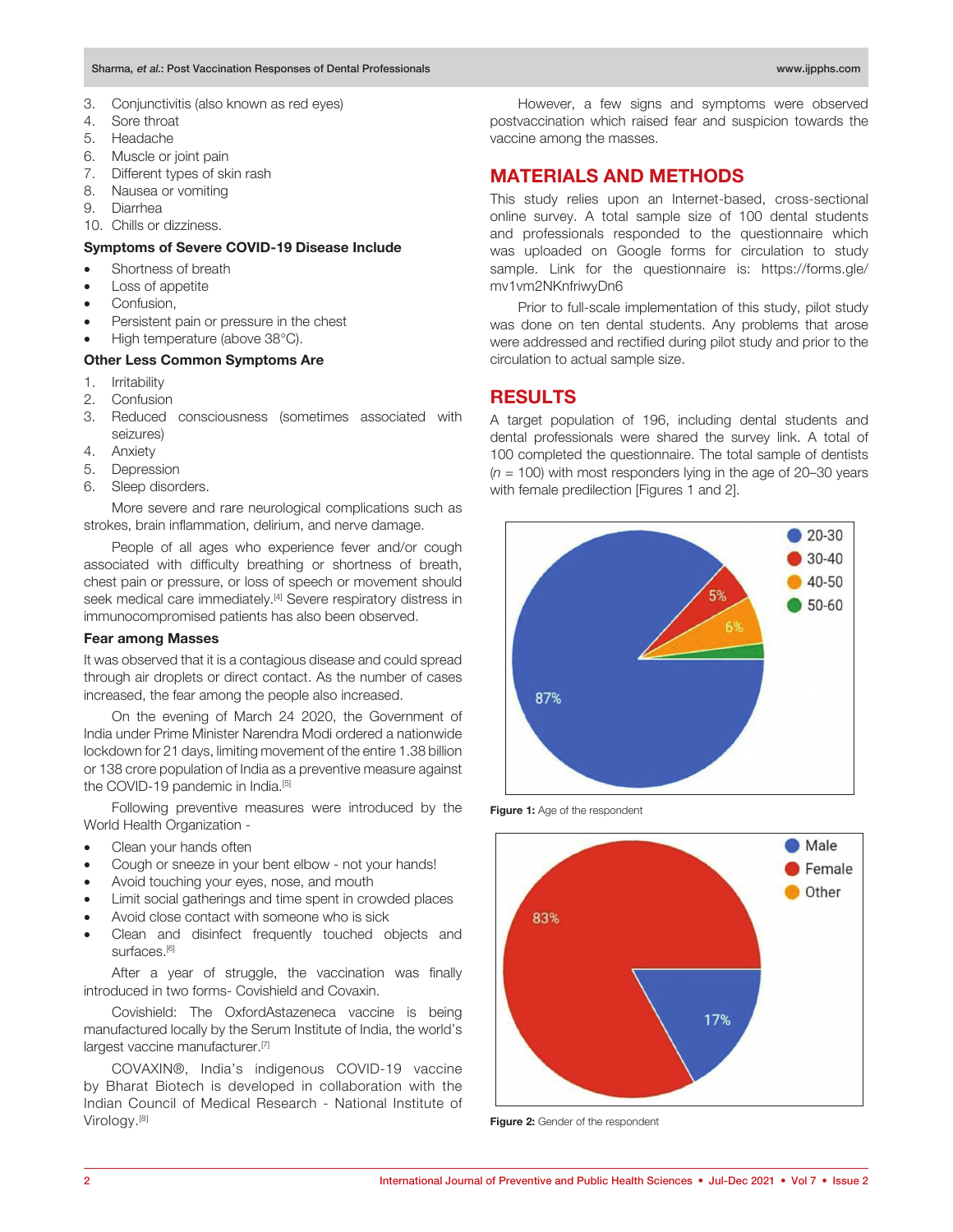

**Figure 3:** Vaccination that the respondent got



**Figure 4:** Hesitancy in respondents regarding vaccination

About 85.7% of the dental health care professionals and workers were vaccinated with covishield vaccine introduced by the Serum Institute of India, out of which 70% were not hesitant in getting vaccinated [Figures 3 and 4].

Most of the signs and symptoms observed postvaccination were fatigue and lethargy being the most common with 64.6% followed by bodyache (54.2%), fever (50%), and sore throat being the least commonly reported (12.5%) [Figure 5].

Majority of the sample population faced symptoms beginning from the 12<sup>th</sup> h and lasted almost uptil 48 h [Figure 6].

Since the dental health professionals belong to the medical field, they believe- "Prevention is better than cure." Hence, even after vaccination, 86.4% of the study population feels the need for wearing masks [Figure 7].

According to the survey, 95.8% of the sample population was safe and were not COVID-positive even after vaccination [Figure 8].

It has been observed that about half of the sample populations' family members were vaccinated as well, out of which only 4.2% were tested COVID-positive after vaccination [Figures 9 and 10].



**Figure 5:** Symptom(s) experienced after first dose



**Figure 6:** Time taken for the symptom(s) to appear



**Figure 7:** Time taken for the symptom(s) to disappear

## **DISCUSSION**

India is facing a "severe, intensive" second wave.[9] India is close to becoming the second worst-hit country in the world again. The country has so far reported 12.58 million cases after Brazil with 12.98 million cases. The US with over 31 million cases continues to remain the worst-hit country in the world.[10]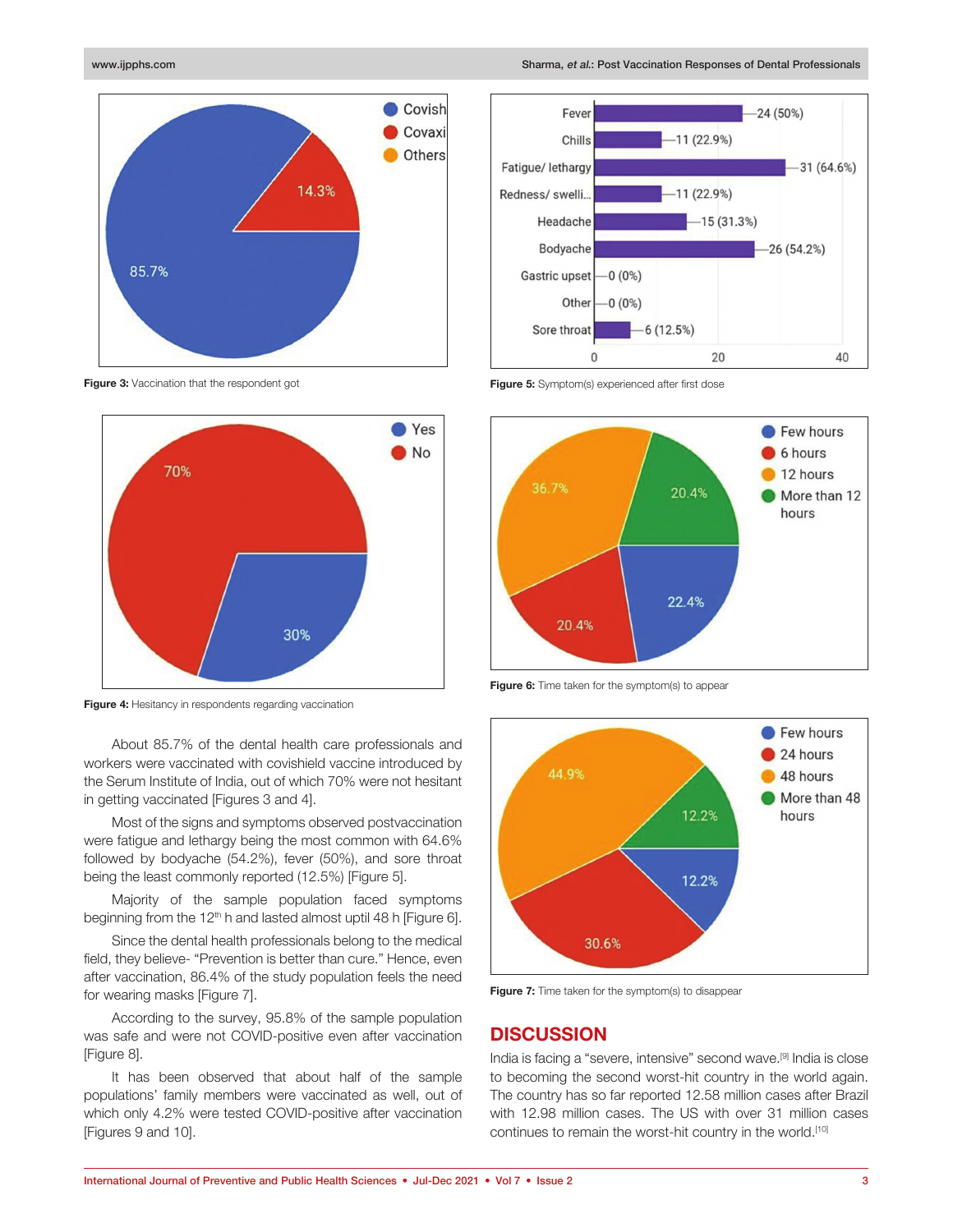Sharma, et al.: Post Vaccination Responses of Dental Professionals www.ijpphs.com www.ijpphs.com



**Figure 8:** Respondents who are willing to follow the strict mask wearing protocol



**Figure 9:** Family member(s) who got vaccinated



**Figure 10:** Respondents/family member(s) who testes COVID-positive post vaccination

However, there are only few rare cases where people have contracted COVID-19 after taking vaccines and even if someone tests positive after taking vaccines, it minimalizes the chances of their hospitalization or admission to ICU wards.[11]

According to the survey conducted to determine the knowledge, attitude, and beliefs among the dental health professionals who got COVID-19 vaccination in BJS Dental College, Ludhiana, Punjab, India: It was observed that the most common signs and symptoms reported postvaccination were fatigue and lethargy (64.6%), bodyache (54.2%), and fever (50%) after about 12 h and it took almost 48 h for the symptoms to disappear. The above stated result is at par with the article on common side effects of COVID-19 vaccination.[12]

The article published regarding the efficiency of Covishield (74.2%) (65–81%) after complete regimen and prevention of developing more severe symptoms that often require hospitalization.[13]

Furthermore in accordance with our report stating that 4.2% of the respondents/family member(s) were tested COVIDpositive postvaccination.

The Dental Health Care Professionals, being the first line of defense, have actively participated in fighting the war against COVID-19 and according to our survey, 86.4% of the dental health professionals believe in following the strict mask-wearing protocol.

Currently, Astrazenaca has completed its phase 3 of trial in the UK, but other vaccinations are yet to undergo it. It is too soon to conclude about the efficacy and safety of vaccination and hence more trial results are awaited for the same. However, vaccination is the only tool that can aid in defeating this deadly virus.[14,15] Moreover, it is the responsibility of every citizen to get vaccinated and fight alongside the health professionals in this war.

# **CONCLUSION**

Most of the dental health professionals and students received the Covishield vaccine as it is the most commonly available vaccine in Punjab, India.

It is too early to determine the complete efficacy of the vaccine as these vaccines were approved for emergency use. More clinical trials should be conducted around the globe by various vaccine manufacturers. Currently, vaccination is the only tool to curb the COVID-19 infection and help in breaking the chain and spreading of this infection.

## **REFERENCES**

- 1. Bhargava HD. Coronavirus History. 2020 WebMD, LLC. https://www. webmd.com/lung/coronavirus-history#:~:text=continued-,coronavirus%20 evolution,seven%20coronaviruses%20can%20infect%20humans. [Last accessed on 2021 Mar 15].
- 2. World Health Organization. Infection Prevention and Control during Health Care when Covid-19 is Suspected. Coranavirus Disease 2019 (Covid-19). Geneva: World Health Organization; 2019. Situation report-94. Available from: https://www.google.com/url?sa=t& source=web&rct=j&url=https://www.who.int/docs/default-source/ coronaviruse/situation-reports/20200423-sitrep-94-covid-19.pdf& ved=2ahUKEwjsjt6tpu\_vAhWxguYKHRAFAV8QFjAKegQICBAC& usg=AOvVaw0hctaJOvg8zVHod23wrrBQ&cshid=1617907440139. [Last accessed on 2021 Mar 20].
- 3. Andrews MA, Areekal B, Rajesh KR, Krishnan J, Suryakala R, Krishnan B, *et al*. First confirmed case of COVID-19 infection in India: A case report. Indian J Med Res 2020;151:490.
- 4. World Health Organization. Coronavirus Disease (Covid-19). 2021 Geneva: World Health Organization; 2020. Available from: https://www.who.int/ emergencies/diseases/novel-coronavirus-2019/question-and-answershub/q-a-detail/coronavirus-disease-covid-19#:~:text=symptoms. [Last